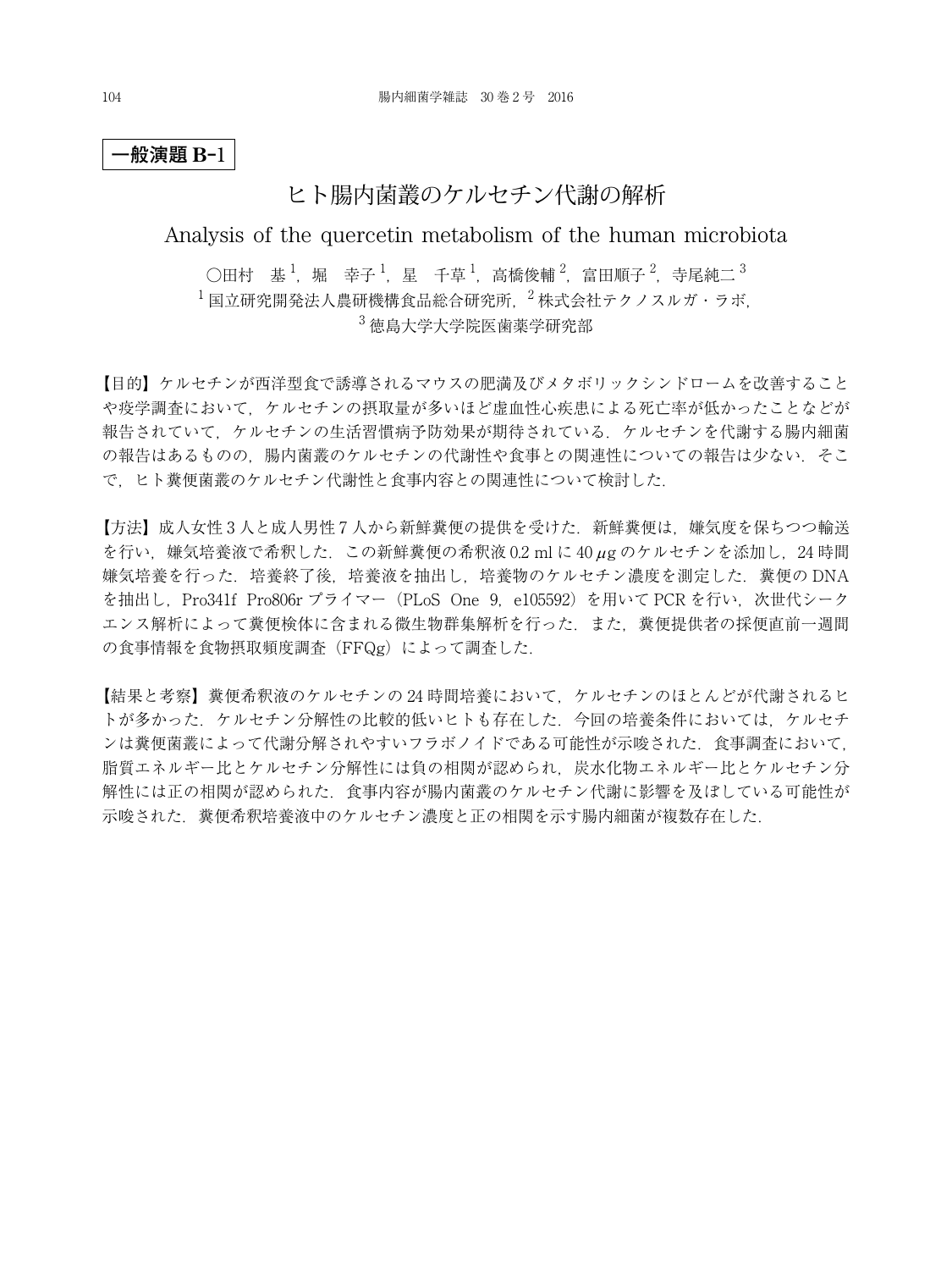# *Lactobacillus gasseri* の aggregation-promoting factor は 宿主への定着と *Campylobacter jejuni* の競合阻害に寄与する

Cell surface-associated aggregation-promoting factor from *Lactobacillus gasseri* facilitates host colonization and competitive exclusion of *Campylobacter jejuni*

◯西山啓太 $^1$ ,瀬戸泰幸 $^2$ ,岡田信彦 $^1$ ,山本裕司 $^3$ ,向井孝夫 $^3$  $^{-1}$ 北里大学薬学部,  $^{-2}$ 雪印メグミルク(株) ミルクサイエンス研究所,  $^{-3}$ 北里大学獣医学部

【目的】*Campylobacter jejuni* は,細菌性食中毒の原因菌の一つである.*C. jejuni* は,家畜や家禽に広 く常在しているが,鶏肉が主要な感染源であり,ニワトリの保菌率の低下が感染リスク低減の鍵を握っ ていると考えられる.我々は,乳酸菌を用いた感染予防の観点から,*Lactobacillus gasseri* SBT2055 (LG2055)による *C. jejuni* の感染阻害に取り組んできた.その結果,LG2055 は新生雛における *C. jejuni* の定着を顕著に抑制すること,さらに,本現象には LG2055 に特徴的な付着性または *C. jejuni* との共 凝集性が関与すると示唆された(1).本研究では,これらの表現型に寄与すると推測される細胞表層タ ンパク質 aggregation-promoting factor (APF) に着目し、感染阻害における APF の役割の評価を目的 とした.

【方法】LG2055 の APF は,2 つのホモログ(APF1,APF2)が存在する.各 *apf* 欠損株を作出し,こ れを供試菌株とした.白色レグホーンの新生雛に *C. jejuni* を感染後,14 日間にわたり LG2055 を投与 し,盲腸内における *C. jejuni* の菌数を評価した.また,ヒト腸上皮由来 Int407 細胞をモデルとして,*C. jejuni* の細胞侵入性をゲンタマイシン防御試験により評価した.さらに,APF 組換えタンパク質を用い て,表面プラズモン共鳴による APF のレセプター解析を試みた.

【結果】新生雛を用いた感染試験では,LG2055 野生株と∆*apf2* 投与群において定着抑制効果が認められ たが,∆*apf1* 投与群では顕著に低下した.また,Int407 細胞への *C. jejuni* の侵入性も,野生株と∆*apf2* 添加区のみで抑制効果が認められた.一方,*C. jejuni* との共凝集性は APF1 と APF2 が関与するが, LG2055 の付着性には APF1 のみが関与した. さらに、APF1 がフィブロネクチンに対して特異な結合性 を示すことを見出した.

【考察】LG2055 による感染阻害には,APF1 を介した LG2055 の付着性が重要であり,APF1 を介した *C. jejuni* との付着部位の競合現象が生じている可能性が考えられた(2).

- (1) Nishiyama et al. PLoS One, 2014; 9(9): e108827.
- (2) Nishiyama et al. Molecular Microbiology, 2015; 98(4): 712‒726.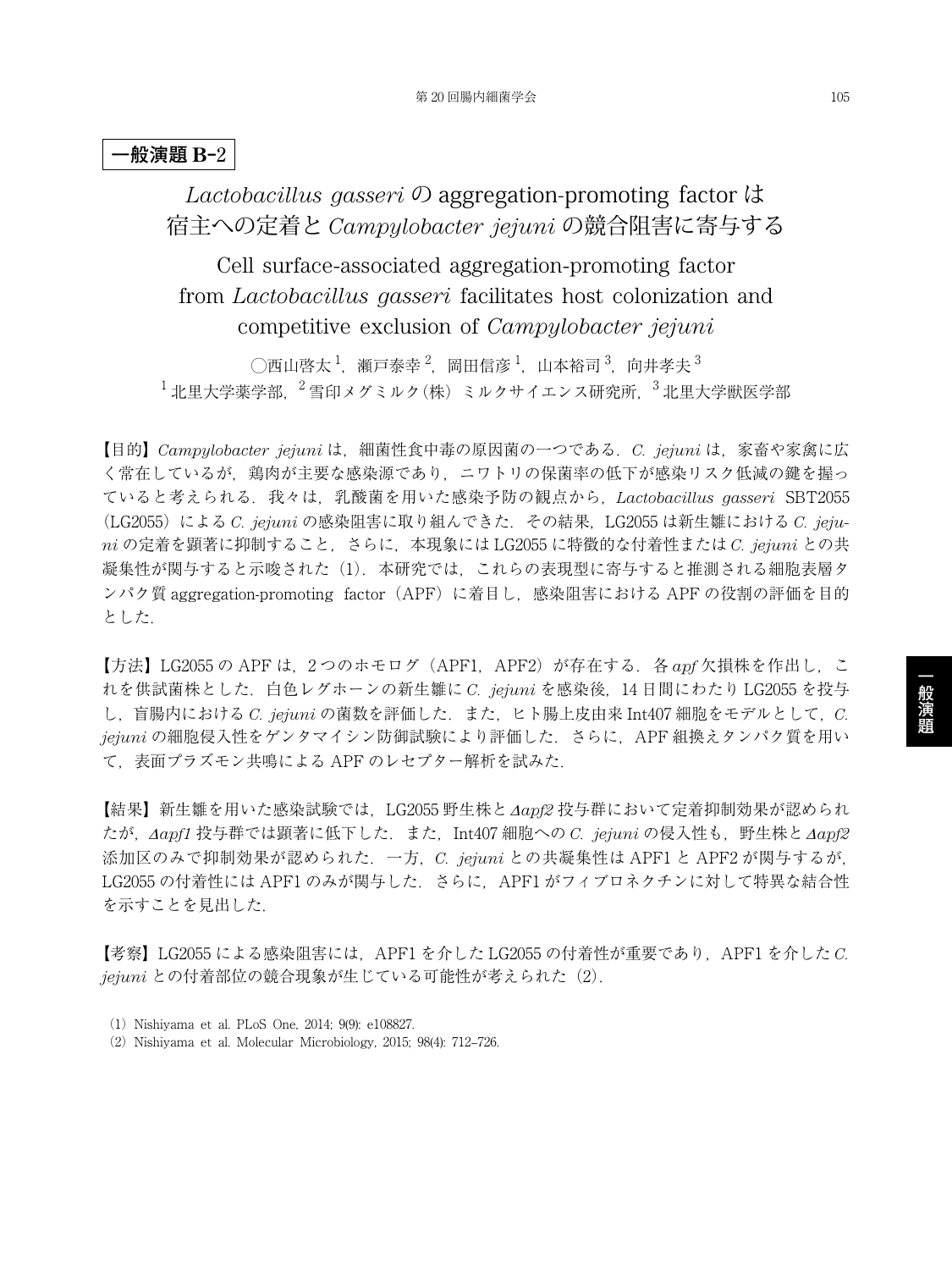# 乳酸菌 *Lactobacillus paracasei* MCC1849 による 濾胞性ヘルパー T 細胞誘導機構の解析

Induction of T follicular helper cells by *Lactobacillus paracasei* MCC1849

糸賀翔大  $^1$ ,新井 聡  $^2$ ,岩淵紀介  $^2$ ,上滝隆太郎  $^1$ ,佐藤風太  $^1$ ,

芝原恭子  $^1$ ,清水金忠  $^3$ ,阿部文明  $^2$ ,〇八村敏志  $^1$ 

 $^{-1}$ 東京大学農学生命科学研究科·食の安全研究センター,  $^{-2}$ 森永乳業(株) 素材応用研究所,

 $3 \n *44.3*$  森永乳業 $(k)$  基礎研究所

【目的】IgA 抗体は腸管における感染防御や腸内共生菌の制御に重要な役割を果たしている. 濾胞性ヘ ルパー T 細胞(Tfh 細胞)は,胚中心に局在し B 細胞と相互作用することにより抗体産生の誘導に関わ る T 細胞である.腸管の IgA 産生にも Tfh 細胞が関与し,これに腸内細菌が関わることが知られている が,経口摂取した乳酸菌の Tfh 細胞への影響は明らかにされていなかった. 当研究グループでは乳酸菌 *Lactobacillus paracasei* MCC1849(MCC1849)をマウスに経口投与することにより抗原特異的 IgA 抗 体産生が誘導され、その際小腸パイエル板 (PP)において Tfh 細胞が増加することを見出した. さらに, *in vitro* における樹状細胞 , T 細胞 , B 細胞の共培養系において , CpG オリゴデオキシヌクレオチド存 在時に MCC1849 を添加することで Tfh 様 (CXCR5<sup>+</sup>PD-1<sup>high</sup>) CD4+T 細胞誘導が促進されることも明 らかにしている . 本研究では,*in vitro*,*in vivo* の系を用いて MCC1849 による Tfh 細胞誘導機構につ いて検討した.

【方法】BALB/c マウス PP より樹状細胞として CD11c<sup>+</sup> 細胞, 脾臓 (SPL) より B 細胞として IgM<sup>+</sup> 細 胞, また DO11.10TCR トランスジェニックマウス SPL より CD4<sup>+</sup>T 細胞をそれぞれ MACS により分離し, これら細胞を卵白アルブミン (OVA)抗原ペプチド, CpG および MCC1849 菌体の存在下で共培養した. mRNA 発現を定量 RT-PCR 法, 細胞サブセットをフローサイトメトリー, 培養上清中のサイトカイン量 を ELISA によりそれぞれ解析した. またマウスへの投与実験は、MCC1849 殺菌体含有飼料または通常 飼料を 2 週間投与したマウスに,OVA とコレラトキシンを 1 週間毎に 3 回経口投与することで経口免疫 を行った.PP 等腸管組織の細胞サブセット,mRNA 発現を解析した.

【結果】PP 樹状細胞 , SPL T 細胞 , SPL B 細胞の CpG 存在下での共培養に MCC1849 を添加することに より, B220<sup>+</sup>IgA<sup>+</sup>B 細胞, CXCR5<sup>+</sup>PD-1<sup>high</sup>CD4<sup>+</sup>T 細胞が誘導された. このとき, Tfh 細胞の機能を司る 転写因子である Bcl-6 の mRNA 発現量,また , Tfh 細胞誘導に関わる可能性のあるサイトカインである IL-6, IL-12p40 産生量が上昇した . MCC1849 含有飼料を摂取したマウスの PP では Tfh 細胞の割合に増 加が認められ, IL-12 p40, IL-21, Bcl-6 の mRNA 発現量が増加していた.

【考察】MCC1849 菌体の摂取は,PP の Tfh 細胞を誘導することにより IgA 産生を促進することが示唆 された.また,その誘導には IL-6 や IL-12 が関与する可能性が示唆された.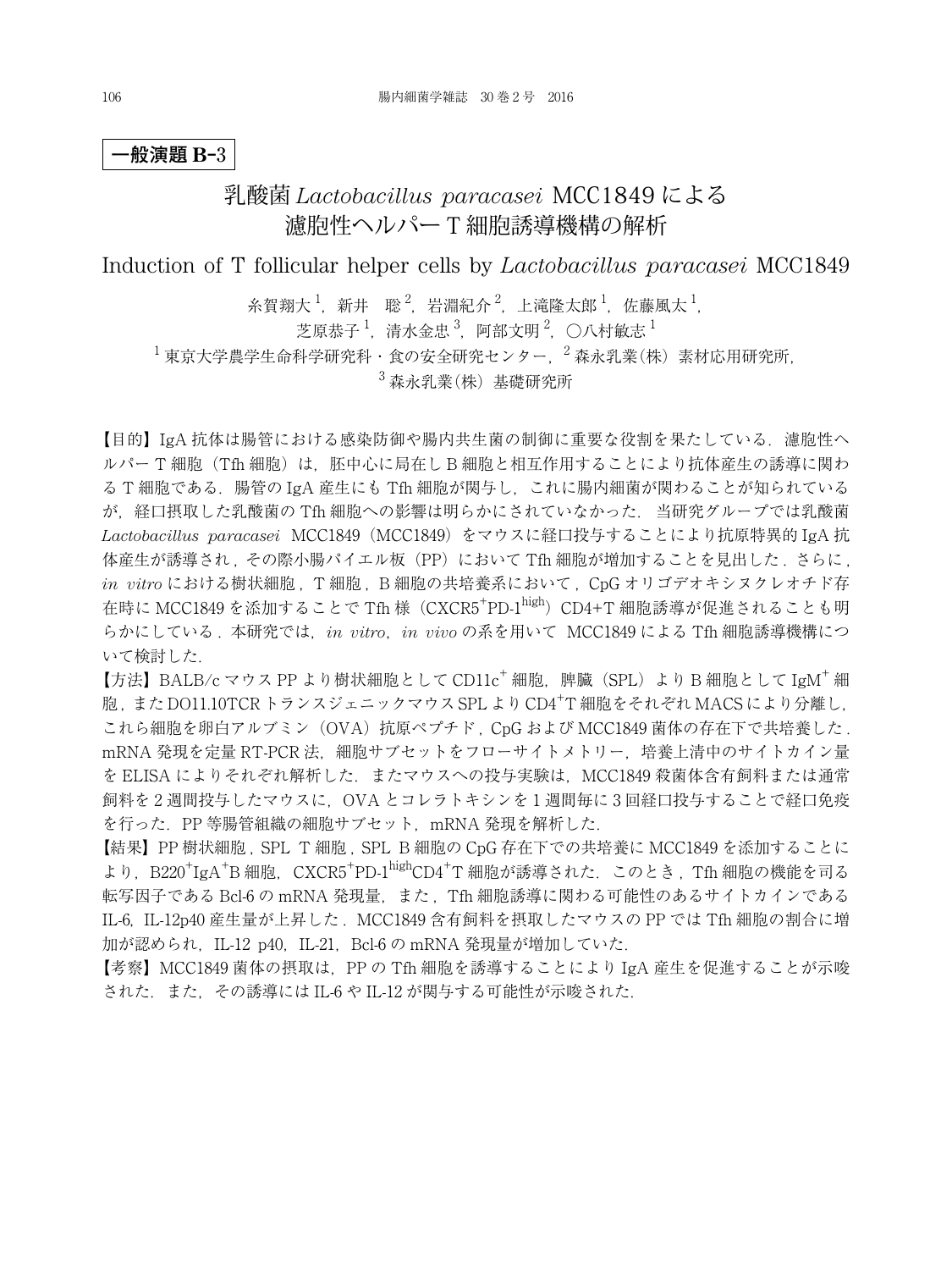# Effect of probiotic *Bifidobacterium lactis* Bl-04 on host immune responses to experimental rhinovirus infection and concomitant gut microbiota in healthy adults

Ronald B. Turner<sup>1</sup>,  $\bigcirc$  Anna Lyra<sup>2</sup>, Ashley Hibberd<sup>3</sup>, Sampo Lahtinen $^2$ , Markus J. Lehtinen $^2$ 

1 University of Virginia School of Medicine, Charlottesville, VA, USA,  $^2$ DuPont Nutrition & Health, Kantvik, Finland,  $^3$ DuPont Nutrition & Health, Madison, USA

### Purpose 【目的】

Probiotics have been reported to significantly reduce the risk of upper respiratory tract illnesses in a number of recent studies. One study in healthy active adults found that supplementation with *Bifidobacterium animalis* subspecies *lactis* Bl-04 (Bl-04) reduced the risk of respiratory illness episodes by 27% over 5 month winter season. The mechanism of this effect is not known. The purpose of this study was to determine the effect of administration of Bl-04 on host responses to experimental rhinovirus (RV39) challenge and to assess changes in gut microbiota due to treatment or viral challenge.

### Method 【方法】

One-hundred fifty-two seronegative volunteers who had been treated for 28 days, 73 probiotic and 79 placebo, were challenged with RV39. Administration of study treatment was then continued for five days during collection of specimens for assessment of host response, infection, and symptoms. Fecal samples were collected at three time-points; baseline (Day -28), after treatment (Day 0) and after viral challenge (Day 21-28) and analysed by quantitative PCR for Bl-04 and by Illumina MiSeq platform sequencing of 16S rRNA gene V4 region for microbiota composition.

#### Results 【結果】

Fifty-eight probiotic-and 57 placebo-treated volunteers met protocol defined criteria for analysis. Analysis of nasal lavage IL-8 concentration as the primary outcome variable revealed significantly higher concentrations of IL-8 on Day 0 prior to virus challenge in the probiotic-treated volunteers (97) versus 58 pg/mL, respectively, p=0.04). In contrast, the IL-8 response (change in IL-8 compared to day 0 over days 1-5) to RV39 challenge was significantly reduced in the probiotic-treated group (geometric mean ratio for change, probiotic: placebo=0.65, p=0.03). The administration of probiotic was associated with a reduction in nasal lavage virus titer and the proportion of subjects with virus shedding was lower in the probiotic-treated subjects (76% in the probiotic group, 91% in the placebo group, p=0.04). There was no effect of probiotic treatment on symptom severity, lower respiratory inflammation (assessed by eNO) or serum antibody responses to the study virus. On Day 0, the supplemented probiotic strain Bl-04 was detected in 69% of active group participants and none of the placebo group participants. The overall composition and diversity of intestinal microbiota remained stable through treatment and viral challenge. Assessment of blinding and compliance revealed no differences between the probiotic and placebo groups. Adverse events were recorded for all subjects who were randomized to study treatment (95 probiotic, 95 placebo). Gastrointestinal adverse events occurred only in the probiotic group (13 occurrences in 9 subjects).

#### Discussion 【考察】

This study demonstrates that ingestion of probiotic has an effect on the baseline state of innate immunity in the nasal mucosa and on the subsequent response of the host to rhinovirus challenge. The gut microbiota appears resilient to both probiotic treatment and viral challenge. These findings provide first evidence in humans on the potential mechanisms behind reduced upper respiratory illness risk in healthy active adults by the probiotic Bl-04.